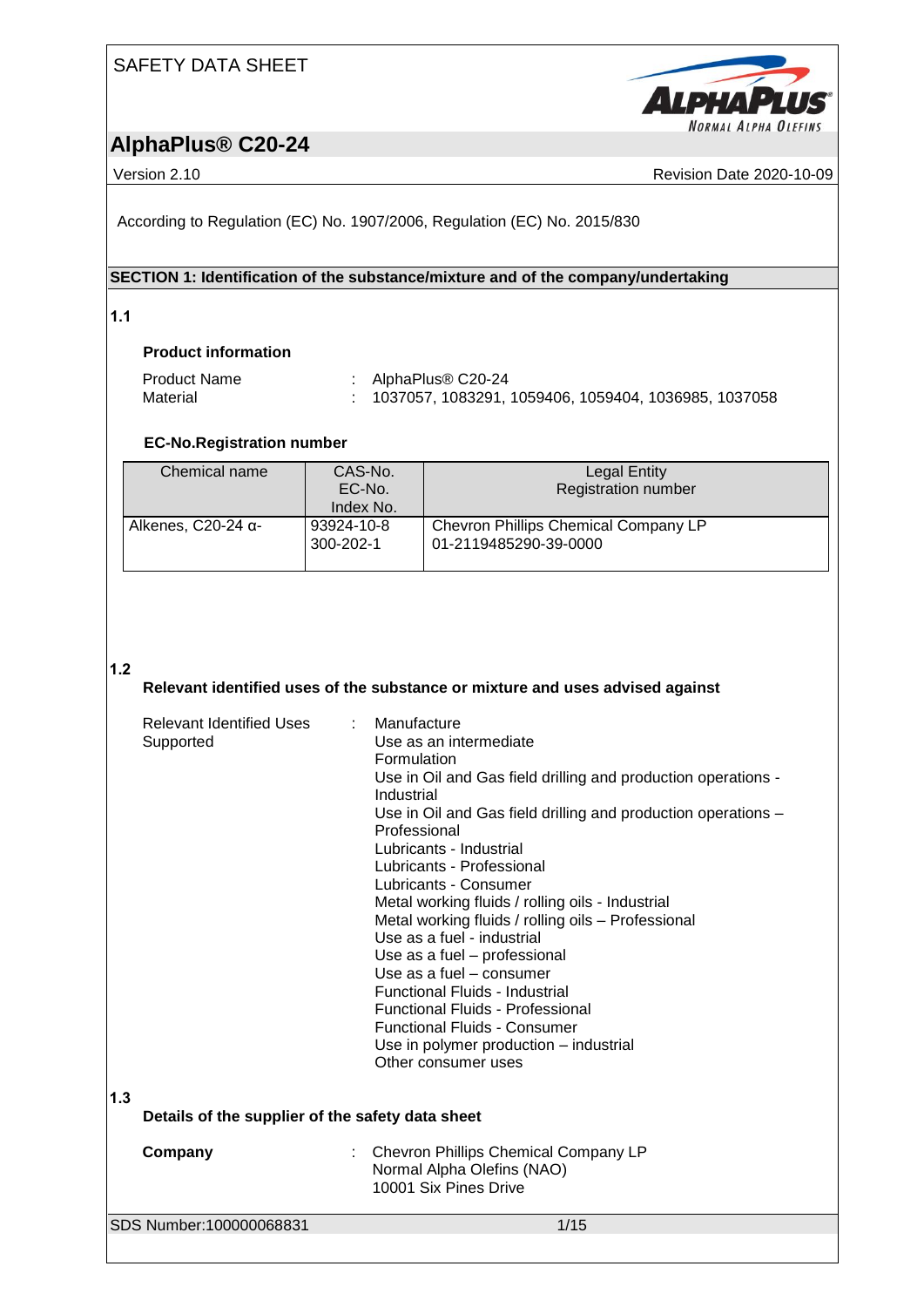|     |                                                                                                                                                                                                                                                                                                                                               |                                                                                          | SAFETY DATA SHEET                                                                                  |  |
|-----|-----------------------------------------------------------------------------------------------------------------------------------------------------------------------------------------------------------------------------------------------------------------------------------------------------------------------------------------------|------------------------------------------------------------------------------------------|----------------------------------------------------------------------------------------------------|--|
|     | AlphaPlus <sup>®</sup> C20-24                                                                                                                                                                                                                                                                                                                 |                                                                                          |                                                                                                    |  |
|     | Version 2.10                                                                                                                                                                                                                                                                                                                                  | The Woodlands, TX 77380                                                                  | <b>Revision Date 2020-10-09</b>                                                                    |  |
|     |                                                                                                                                                                                                                                                                                                                                               |                                                                                          |                                                                                                    |  |
|     | Local                                                                                                                                                                                                                                                                                                                                         | Airport Plaza (Stockholm Building)<br>Leonardo Da Vincilaan 19<br>1831 Diegem<br>Belgium | Chevron Phillips Chemicals International N.V.                                                      |  |
|     |                                                                                                                                                                                                                                                                                                                                               | SDS Requests: (800) 852-5530<br>Email:sds@cpchem.com                                     | Technical Information: (832) 813-4862<br>Responsible Party: Product Safety Group                   |  |
| 1.4 | <b>Emergency telephone:</b>                                                                                                                                                                                                                                                                                                                   |                                                                                          |                                                                                                    |  |
|     | Health:<br>866.442.9628 (North America)<br>1.832.813.4984 (International)<br>Transport:<br>CHEMTREC 800.424.9300 or 703.527.3887(int'l)<br>Asia: CHEMWATCH (+612 9186 1132) China: 0532 8388 9090<br>EUROPE: BIG +32.14.584545 (phone) or +32.14583516 (telefax)<br>Mexico CHEMTREC 01-800-681-9531 (24 hours)<br>Argentina: +(54)-1159839431 |                                                                                          | South America SOS-Cotec Inside Brazil: 0800.111.767 Outside Brazil: +55.19.3467.1600               |  |
|     | Responsible Department<br>E-mail address<br>Website                                                                                                                                                                                                                                                                                           | : SDS@CPChem.com<br>www.CPChem.com                                                       | : Product Safety and Toxicology Group                                                              |  |
|     | <b>SECTION 2: Hazards identification</b>                                                                                                                                                                                                                                                                                                      |                                                                                          |                                                                                                    |  |
| 2.1 | <b>Classification of the substance or mixture</b><br><b>REGULATION (EC) No 1272/2008</b>                                                                                                                                                                                                                                                      |                                                                                          |                                                                                                    |  |
|     | Aspiration hazard, Category 1                                                                                                                                                                                                                                                                                                                 | H304:                                                                                    | May be fatal if swallowed and enters airways.                                                      |  |
| 2.2 | Labeling (REGULATION (EC) No 1272/2008)                                                                                                                                                                                                                                                                                                       |                                                                                          |                                                                                                    |  |
|     | Hazard pictograms                                                                                                                                                                                                                                                                                                                             |                                                                                          |                                                                                                    |  |
|     | Signal Word                                                                                                                                                                                                                                                                                                                                   | Danger                                                                                   |                                                                                                    |  |
|     | <b>Hazard Statements</b>                                                                                                                                                                                                                                                                                                                      | H304                                                                                     | May be fatal if swallowed and enters<br>airways.                                                   |  |
|     | <b>Precautionary Statements</b>                                                                                                                                                                                                                                                                                                               | <b>Response:</b><br>P301 + P310<br>P331                                                  | IF SWALLOWED: Immediately call a<br>POISON CENTER or doctor/ physician.<br>Do NOT induce vomiting. |  |
|     | SDS Number:100000068831                                                                                                                                                                                                                                                                                                                       |                                                                                          | 2/15                                                                                               |  |
|     |                                                                                                                                                                                                                                                                                                                                               |                                                                                          |                                                                                                    |  |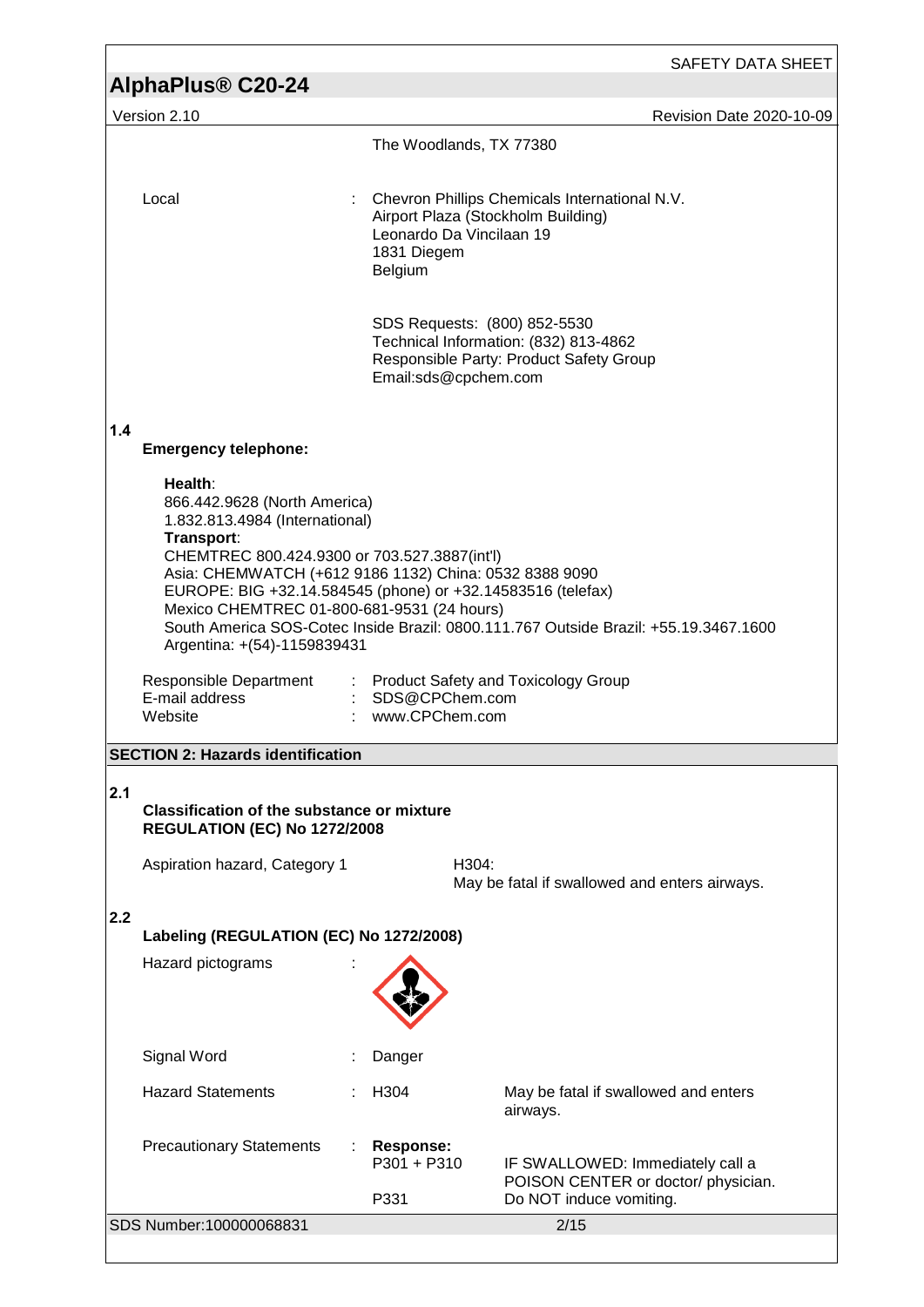# **AlphaPlus® C20-24**

Version 2.10 **Version 2.10** Revision Date 2020-10-09

| Storage:<br>P405  |  |
|-------------------|--|
| Disposal:<br>P501 |  |

Store locked up.

Dispose of contents/ container to an approved waste disposal plant.

#### **Additional Labeling:**

EUH210 Safety data sheet available on request.

#### **SECTION 3: Composition/information on ingredients**

#### **3.1 - 3.2**

### **Substance or Mixture**

| Synonyms          | $\therefore$ NAO 20-24<br>C20-24 Alpha Olefin Fraction |
|-------------------|--------------------------------------------------------|
| Molecular formula | : UVCB                                                 |

#### **Hazardous ingredients**

| Chemical name                | CAS-No.<br>EC-No.<br>Index No. | <b>Classification</b><br>(REGULATION (EC) No<br>1272/2008) | Concentration<br>$[wt\%]$ |
|------------------------------|--------------------------------|------------------------------------------------------------|---------------------------|
| Alkenes, $C20-24$ $\alpha$ - | 93924-10-8<br>300-202-1        | Asp. Tox. 1; H304                                          | 100                       |

For the full text of the H-Statements mentioned in this Section, see Section 16.

#### **SECTION 4: First aid measures**

#### **4.1 Description of first-aid measures**

| General advice          | No hazards which require special first aid measures.                                                                                                                                                                                                   |
|-------------------------|--------------------------------------------------------------------------------------------------------------------------------------------------------------------------------------------------------------------------------------------------------|
| If inhaled              | If unconscious, place in recovery position and seek medical<br>advice. If symptoms persist, call a physician.                                                                                                                                          |
| In case of skin contact | : If skin irritation persists, call a physician. If on skin, rinse well<br>with water. If on clothes, remove clothes.                                                                                                                                  |
| In case of eye contact  | : Flush eyes with water as a precaution. Remove contact<br>lenses. Protect unharmed eye. Keep eye wide open while<br>rinsing. If eye irritation persists, consult a specialist.                                                                        |
| If swallowed            | : Keep respiratory tract clear. Do not give milk or alcoholic<br>beverages. Never give anything by mouth to an unconscious<br>person. If symptoms persist, call a physician.<br>Do not ingest. If swallowed then seek immediate medical<br>assistance. |
| SDS Number:100000068831 | 3/15                                                                                                                                                                                                                                                   |
|                         |                                                                                                                                                                                                                                                        |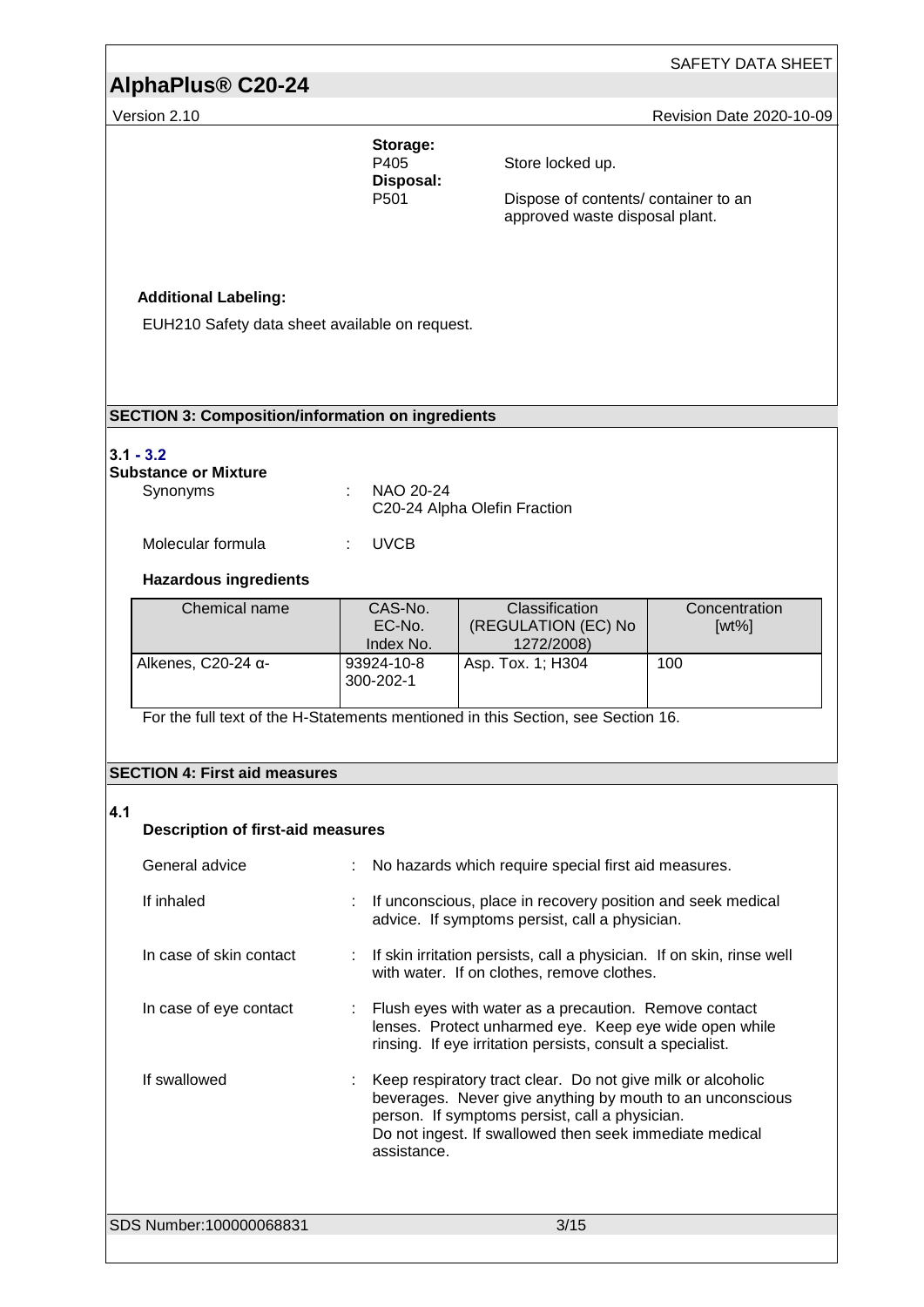# **AlphaPlus® C20-24**

SAFETY DATA SHEET

Version 2.10 **Revision Date 2020-10-09** 

|     | <b>SECTION 5: Firefighting measures</b>                                             |   |                                                                                                                                                                                     |
|-----|-------------------------------------------------------------------------------------|---|-------------------------------------------------------------------------------------------------------------------------------------------------------------------------------------|
|     | Flash point                                                                         |   | 183°C (361°F)<br>Method: PMCC                                                                                                                                                       |
|     | Autoignition temperature                                                            |   | 239°C (462°F)                                                                                                                                                                       |
| 5.1 | <b>Extinguishing media</b>                                                          |   |                                                                                                                                                                                     |
|     | Unsuitable extinguishing<br>media                                                   |   | : High volume water jet.                                                                                                                                                            |
| 5.2 | Special hazards arising from the substance or mixture<br>fighting                   |   | Specific hazards during fire : Standard procedure for chemical fires. Use extinguishing<br>measures that are appropriate to local circumstances and the<br>surrounding environment. |
| 5.3 | <b>Advice for firefighters</b><br>Special protective<br>equipment for fire-fighters |   | Wear self-contained breathing apparatus for firefighting if<br>necessary.                                                                                                           |
|     | Further information                                                                 |   | Standard procedure for chemical fires. Use extinguishing<br>measures that are appropriate to local circumstances and the<br>surrounding environment.                                |
|     | Fire and explosion<br>protection                                                    |   | Provide appropriate exhaust ventilation at places where dust is<br>formed.                                                                                                          |
|     | <b>SECTION 6: Accidental release measures</b>                                       |   |                                                                                                                                                                                     |
| 6.1 |                                                                                     |   | Personal precautions, protective equipment and emergency procedures                                                                                                                 |
|     | Personal precautions                                                                |   | Use personal protective equipment. Avoid dust formation.<br>Avoid breathing dust.                                                                                                   |
| 6.2 | <b>Environmental precautions</b>                                                    |   |                                                                                                                                                                                     |
|     | <b>Environmental precautions</b>                                                    | ÷ | Prevent further leakage or spillage if safe to do so. If the<br>product contaminates rivers and lakes or drains inform<br>respective authorities.                                   |
| 6.3 |                                                                                     |   |                                                                                                                                                                                     |
|     | Methods and materials for containment and cleaning up<br>Methods for cleaning up    |   | Keep in suitable, closed containers for disposal.                                                                                                                                   |
| 6.4 | <b>Reference to other sections</b>                                                  |   |                                                                                                                                                                                     |
|     | Reference to other sections                                                         |   | For personal protection see section 8. For disposal<br>considerations see section 13.                                                                                               |
|     |                                                                                     |   | A quantitative risk assessment is not required for the environment.<br>A quantitative risk assessment is not required for human health.                                             |
|     |                                                                                     |   |                                                                                                                                                                                     |
|     | SDS Number:100000068831                                                             |   | 4/15                                                                                                                                                                                |
|     |                                                                                     |   |                                                                                                                                                                                     |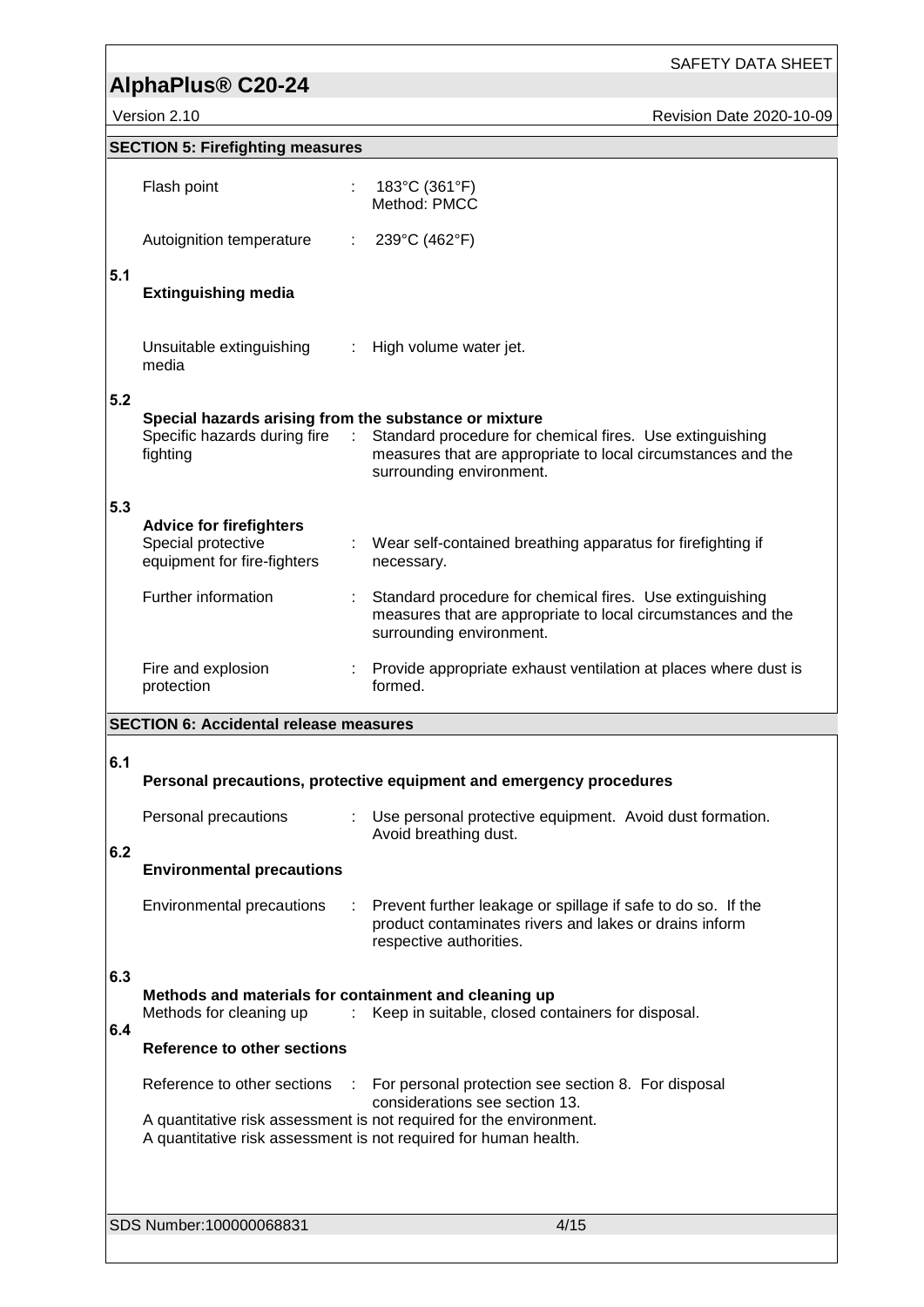|     |                                                         | SAFETY DATA SHEET                                                                                                                                                                                                                                                                                                                                                                                                                                                                                                                                                                                                                                                                                                                |
|-----|---------------------------------------------------------|----------------------------------------------------------------------------------------------------------------------------------------------------------------------------------------------------------------------------------------------------------------------------------------------------------------------------------------------------------------------------------------------------------------------------------------------------------------------------------------------------------------------------------------------------------------------------------------------------------------------------------------------------------------------------------------------------------------------------------|
|     | AlphaPlus <sup>®</sup> C20-24                           |                                                                                                                                                                                                                                                                                                                                                                                                                                                                                                                                                                                                                                                                                                                                  |
|     | Version 2.10                                            | <b>Revision Date 2020-10-09</b>                                                                                                                                                                                                                                                                                                                                                                                                                                                                                                                                                                                                                                                                                                  |
|     | <b>SECTION 7: Handling and storage</b>                  |                                                                                                                                                                                                                                                                                                                                                                                                                                                                                                                                                                                                                                                                                                                                  |
| 7.1 |                                                         |                                                                                                                                                                                                                                                                                                                                                                                                                                                                                                                                                                                                                                                                                                                                  |
|     | <b>Precautions for safe handling</b><br><b>Handling</b> |                                                                                                                                                                                                                                                                                                                                                                                                                                                                                                                                                                                                                                                                                                                                  |
|     | Advice on safe handling                                 | Avoid contact with skin and eyes. For personal protection see<br>section 8. Smoking, eating and drinking should be prohibited<br>in the application area. Dispose of rinse water in accordance<br>with local and national regulations.                                                                                                                                                                                                                                                                                                                                                                                                                                                                                           |
|     | Advice on protection<br>against fire and explosion      | : Provide appropriate exhaust ventilation at places where dust is<br>formed.                                                                                                                                                                                                                                                                                                                                                                                                                                                                                                                                                                                                                                                     |
| 7.2 |                                                         | Conditions for safe storage, including any incompatibilities                                                                                                                                                                                                                                                                                                                                                                                                                                                                                                                                                                                                                                                                     |
|     | <b>Storage</b>                                          |                                                                                                                                                                                                                                                                                                                                                                                                                                                                                                                                                                                                                                                                                                                                  |
|     | Requirements for storage<br>areas and containers        | Keep container tightly closed in a dry and well-ventilated place.<br>Electrical installations / working materials must comply with the<br>technological safety standards.                                                                                                                                                                                                                                                                                                                                                                                                                                                                                                                                                        |
|     | <b>SECTION 8: Exposure controls/personal protection</b> |                                                                                                                                                                                                                                                                                                                                                                                                                                                                                                                                                                                                                                                                                                                                  |
|     |                                                         |                                                                                                                                                                                                                                                                                                                                                                                                                                                                                                                                                                                                                                                                                                                                  |
| 8.1 |                                                         |                                                                                                                                                                                                                                                                                                                                                                                                                                                                                                                                                                                                                                                                                                                                  |
|     | <b>Control parameters</b>                               |                                                                                                                                                                                                                                                                                                                                                                                                                                                                                                                                                                                                                                                                                                                                  |
|     |                                                         |                                                                                                                                                                                                                                                                                                                                                                                                                                                                                                                                                                                                                                                                                                                                  |
|     | <b>PNEC</b>                                             | Fresh water<br>Value: 0,001 mg/l                                                                                                                                                                                                                                                                                                                                                                                                                                                                                                                                                                                                                                                                                                 |
|     | <b>PNEC</b>                                             | Marine water<br>Value: 0,001 mg/l                                                                                                                                                                                                                                                                                                                                                                                                                                                                                                                                                                                                                                                                                                |
|     |                                                         |                                                                                                                                                                                                                                                                                                                                                                                                                                                                                                                                                                                                                                                                                                                                  |
| 8.2 | <b>Exposure controls</b><br><b>Engineering measures</b> |                                                                                                                                                                                                                                                                                                                                                                                                                                                                                                                                                                                                                                                                                                                                  |
|     |                                                         | Adequate ventilation to control airborned concentrations below the exposure guidelines/limits.<br>Consider the potential hazards of this material (see Section 2), applicable exposure limits, job<br>activities, and other substances in the work place when designing engineering controls and selecting<br>personal protective equipment. If engineering controls or work practices are not adequate to prevent<br>exposure to harmful levels of this material, the personal protective equipment listed below is<br>recommended. The user should read and understand all instructions and limitations supplied with<br>the equipment since protection is usually provided for a limited time or under certain circumstances. |
|     | Personal protective equipment                           |                                                                                                                                                                                                                                                                                                                                                                                                                                                                                                                                                                                                                                                                                                                                  |
|     | Respiratory protection                                  | Wear a supplied-air NIOSH approved respirator unless<br>ventilation or other engineering controls are adequate to<br>$minimal$ exigen contant of 10.5% by volume under                                                                                                                                                                                                                                                                                                                                                                                                                                                                                                                                                           |

respirator unless ols are adequate to maintain minimal oxygen content of 19.5% by volume under normal atmospheric pressure. Wear a NIOSH approved respirator that provides protection when working with this material if exposure to harmful levels of airborne material may

SDS Number:100000068831 5/15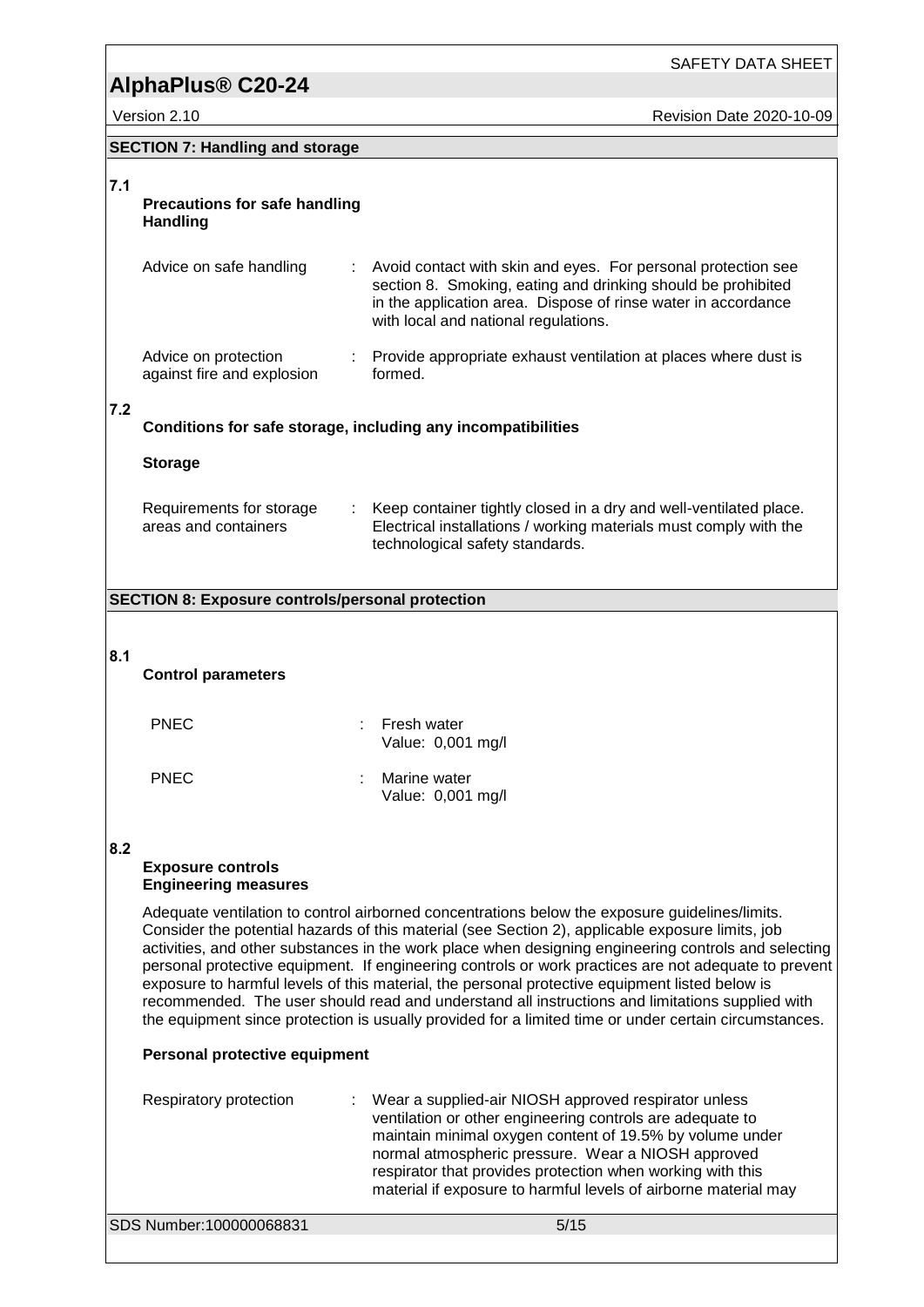|                                                    | SAFETY DATA SHEET                                                                                                                                                                                                                                                                                                                                                                                                                                                                                                                 |
|----------------------------------------------------|-----------------------------------------------------------------------------------------------------------------------------------------------------------------------------------------------------------------------------------------------------------------------------------------------------------------------------------------------------------------------------------------------------------------------------------------------------------------------------------------------------------------------------------|
| AlphaPlus <sup>®</sup> C20-24                      |                                                                                                                                                                                                                                                                                                                                                                                                                                                                                                                                   |
| Version 2.10                                       | Revision Date 2020-10-09                                                                                                                                                                                                                                                                                                                                                                                                                                                                                                          |
|                                                    | occur, such as: Air-Purifying Respirator for Organic Vapors,<br>Dusts and Mists. Use a positive pressure, air-supplying<br>respirator if there is potential for uncontrolled release,<br>aerosolization, exposure levels are not known, or other<br>circumstances where air-purifying respirators may not provide<br>adequate protection.                                                                                                                                                                                         |
| Hand protection                                    | The suitability for a specific workplace should be discussed<br>with the producers of the protective gloves. Please observe<br>the instructions regarding permeability and breakthrough time<br>which are provided by the supplier of the gloves. Also take into<br>consideration the specific local conditions under which the<br>product is used, such as the danger of cuts, abrasion, and the<br>contact time. Gloves should be discarded and replaced if there<br>is any indication of degradation or chemical breakthrough. |
| Eye protection                                     | Eye wash bottle with pure water. Safety glasses.                                                                                                                                                                                                                                                                                                                                                                                                                                                                                  |
| Skin and body protection                           | Choose body protection in relation to its type, to the<br>concentration and amount of dangerous substances, and to the<br>specific work-place. Wear as appropriate:. Protective suit.<br>Safety shoes.                                                                                                                                                                                                                                                                                                                            |
| Hygiene measures                                   | : When using do not eat or drink. When using do not smoke.<br>Wash hands before breaks and at the end of workday.                                                                                                                                                                                                                                                                                                                                                                                                                 |
| <b>SECTION 9: Physical and chemical properties</b> | A quantitative risk assessment is not required for the environment.<br>A quantitative risk assessment is not required for human health.                                                                                                                                                                                                                                                                                                                                                                                           |
| 9.1                                                | Information on basic physical and chemical properties                                                                                                                                                                                                                                                                                                                                                                                                                                                                             |
| Appearance                                         |                                                                                                                                                                                                                                                                                                                                                                                                                                                                                                                                   |
| Form<br>Physical state<br>Color                    | Wax., solid<br>solid<br>White                                                                                                                                                                                                                                                                                                                                                                                                                                                                                                     |
| Safety data                                        |                                                                                                                                                                                                                                                                                                                                                                                                                                                                                                                                   |
| Flash point                                        | 183°C (361°F)<br>Method: PMCC                                                                                                                                                                                                                                                                                                                                                                                                                                                                                                     |
| Lower explosion limit                              | No data available                                                                                                                                                                                                                                                                                                                                                                                                                                                                                                                 |
| Upper explosion limit                              | No data available                                                                                                                                                                                                                                                                                                                                                                                                                                                                                                                 |
| Oxidizing properties                               | : no                                                                                                                                                                                                                                                                                                                                                                                                                                                                                                                              |
| Autoignition temperature                           | 239°C (462°F)                                                                                                                                                                                                                                                                                                                                                                                                                                                                                                                     |
| Molecular formula                                  | : UVCB                                                                                                                                                                                                                                                                                                                                                                                                                                                                                                                            |
| Molecular weight                                   | : Varies                                                                                                                                                                                                                                                                                                                                                                                                                                                                                                                          |
| pH                                                 | Not applicable                                                                                                                                                                                                                                                                                                                                                                                                                                                                                                                    |
| SDS Number:100000068831                            | 6/15                                                                                                                                                                                                                                                                                                                                                                                                                                                                                                                              |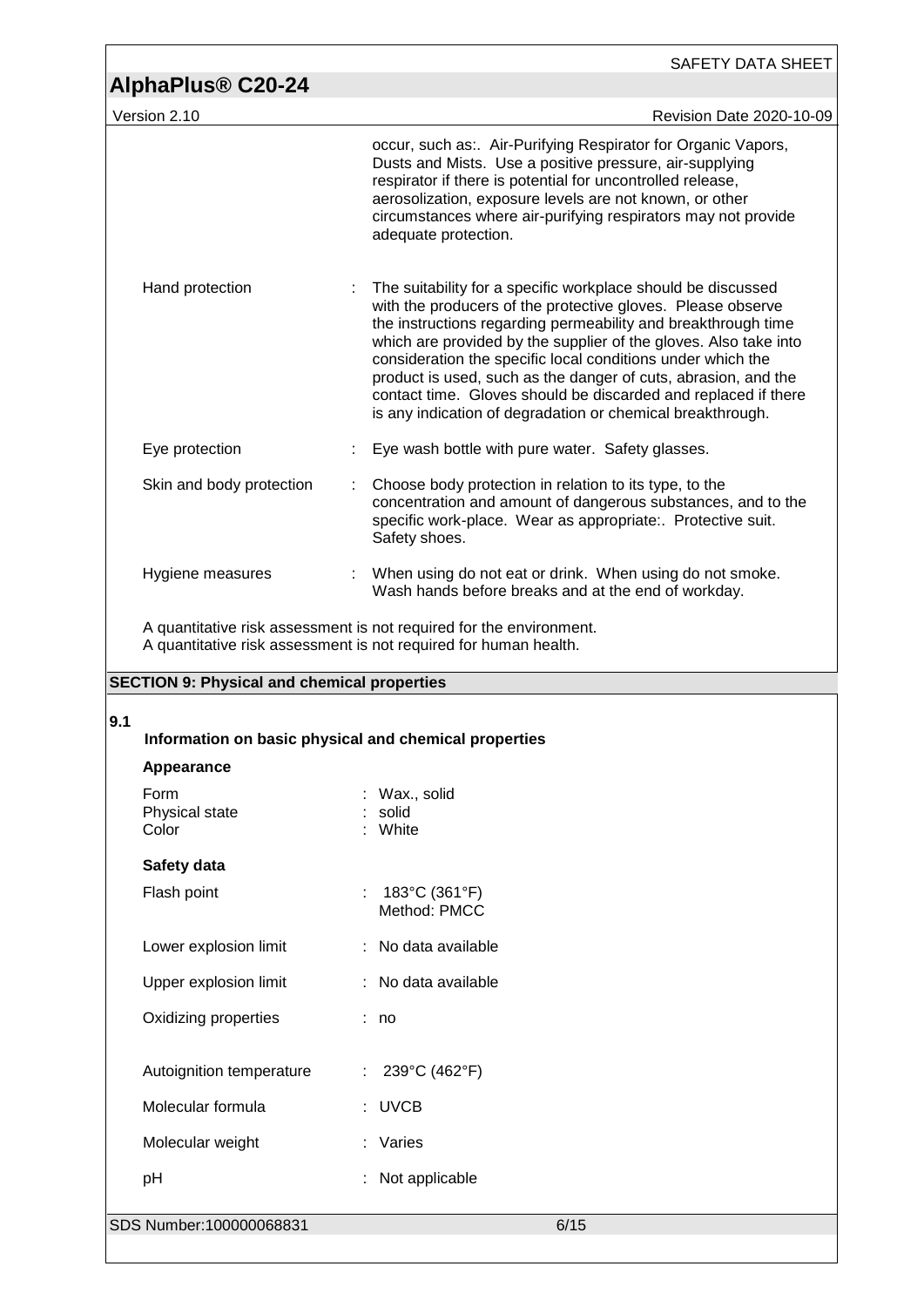| AlphaPlus <sup>®</sup> C20-24               | <b>SAFETY DATA SHEET</b>                                                                                                                   |
|---------------------------------------------|--------------------------------------------------------------------------------------------------------------------------------------------|
| Version 2.10                                | Revision Date 2020-10-09                                                                                                                   |
| Melting point/range                         | : $35^{\circ}$ C (95 $^{\circ}$ F)                                                                                                         |
|                                             |                                                                                                                                            |
| Pour point                                  | No data available                                                                                                                          |
| Boiling point/boiling range                 | : $342-390^{\circ}C(648-734^{\circ}F)$                                                                                                     |
| Vapor pressure                              | : $< 0.01$ kPa<br>at 65°C (149°F)                                                                                                          |
| Relative density                            | : 0,8<br>at 15,6 °C (60,1 °F)                                                                                                              |
| Density                                     | : $815 \text{ kg/m}3$<br>at 15°C (59°F)                                                                                                    |
|                                             | 792 kg/m3<br>at 50°C (122°F)                                                                                                               |
| Water solubility                            | : Soluble in hydrocarbon solvents; insoluble in water.                                                                                     |
| Partition coefficient: n-<br>octanol/water  | : No data available                                                                                                                        |
| Viscosity, kinematic                        | : $6,356 \text{ cSt}$<br>at 40°C (104°F)                                                                                                   |
| Relative vapor density                      | : Not applicable                                                                                                                           |
| Evaporation rate                            | : Not applicable                                                                                                                           |
| <b>SECTION 10: Stability and reactivity</b> |                                                                                                                                            |
|                                             |                                                                                                                                            |
| 10.1                                        |                                                                                                                                            |
| <b>Reactivity</b>                           | Stable at normal ambient temperature and pressure.                                                                                         |
| 10.2                                        |                                                                                                                                            |
| <b>Chemical stability</b>                   | This material is considered stable under normal ambient and<br>anticipated storage and handling conditions of temperature<br>and pressure. |
| 10.3                                        |                                                                                                                                            |
| Possibility of hazardous reactions          |                                                                                                                                            |
| <b>Hazardous reactions</b>                  | : Further information: No decomposition if stored and applied as<br>directed.                                                              |
| 10.4<br><b>Conditions to avoid</b>          | : No data available.                                                                                                                       |
| 10.5<br><b>Materials to avoid</b><br>10.6   | : No data available.                                                                                                                       |
| SDS Number:100000068831                     | 7/15                                                                                                                                       |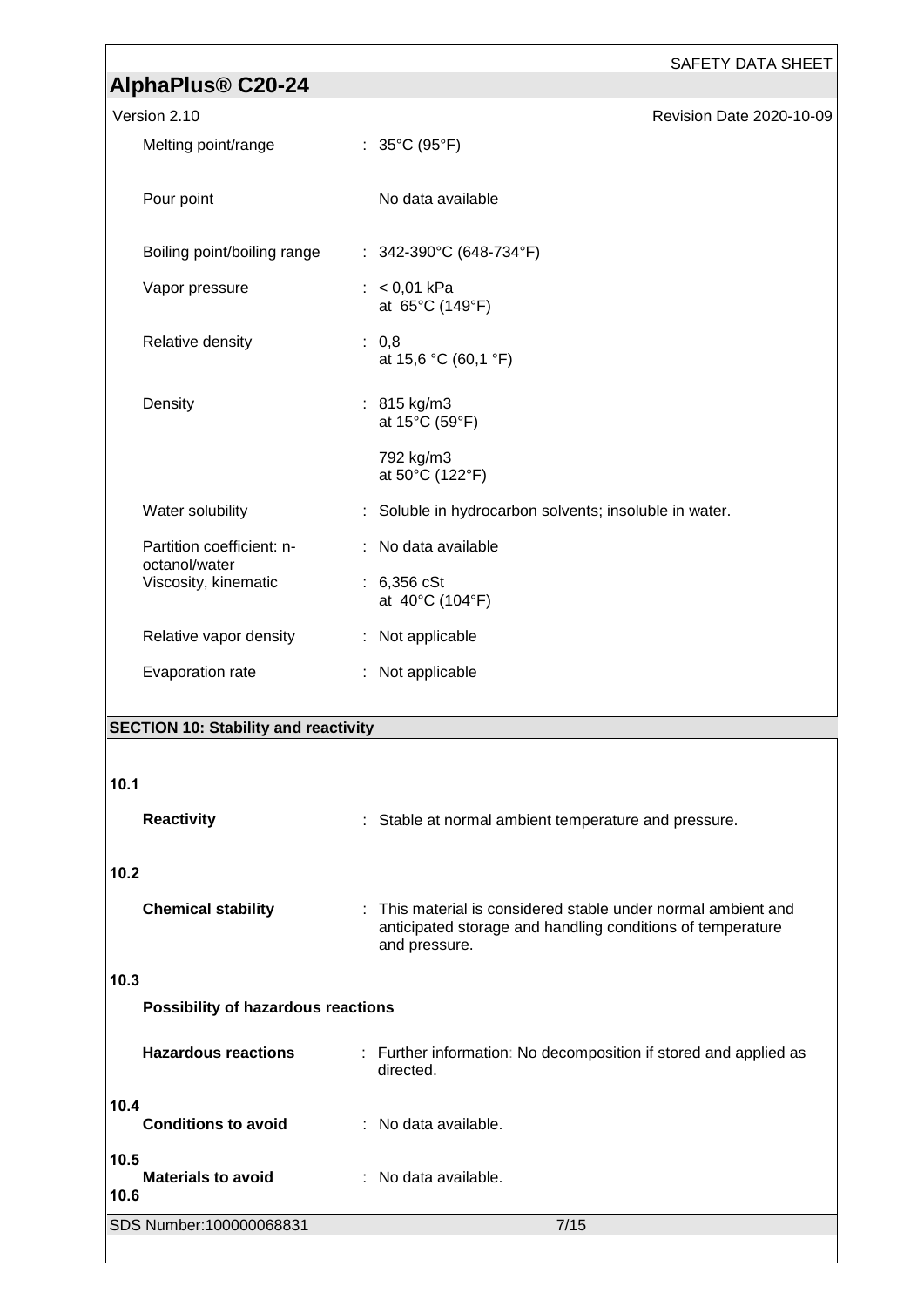# **AlphaPlus® C20-24**

Version 2.10 Revision Date 2020-10-09

| Other data                                            | : No decomposition if stored and applied as directed.                                                                                                                                                                                         |  |  |  |  |
|-------------------------------------------------------|-----------------------------------------------------------------------------------------------------------------------------------------------------------------------------------------------------------------------------------------------|--|--|--|--|
| <b>SECTION 11: Toxicological information</b>          |                                                                                                                                                                                                                                               |  |  |  |  |
| 11.1                                                  | Information on toxicological effects                                                                                                                                                                                                          |  |  |  |  |
| AlphaPlus® C20-24<br><b>Acute oral toxicity</b>       | : LD50 Oral: > 5.000 mg/kg<br>Species: Rat<br>Sex: male and female<br>Method: OECD Test Guideline 423<br>Test substance: yes                                                                                                                  |  |  |  |  |
| AlphaPlus® C20-24<br><b>Acute inhalation toxicity</b> | $\therefore$ LC50: 110.1 mg/LExposure time: 4 h<br>Species: Rat<br>Sex: male<br>Test atmosphere: vapor<br>Method: OECD Test Guideline 403<br>Information given is based on data obtained from similar<br>substances.                          |  |  |  |  |
| AlphaPlus® C20-24<br><b>Acute dermal toxicity</b>     | : LD50 Dermal: > 2.000 mg/kg<br>Species: Rat<br>Sex: male and female<br>Method: OECD Test Guideline 402<br>Information given is based on data obtained from similar<br>substances.                                                            |  |  |  |  |
| AlphaPlus® C20-24<br><b>Skin irritation</b>           | : No skin irritation.                                                                                                                                                                                                                         |  |  |  |  |
| AlphaPlus® C20-24<br><b>Eye irritation</b>            | No eye irritation. Information given is based on data obtained<br>from similar substances.                                                                                                                                                    |  |  |  |  |
| AlphaPlus® C20-24<br><b>Sensitization</b>             | : Did not cause sensitization on laboratory animals.                                                                                                                                                                                          |  |  |  |  |
| <b>Repeated dose toxicity</b>                         |                                                                                                                                                                                                                                               |  |  |  |  |
| Alkenes, C20-24 α-                                    | : Species: Rat, Male and female<br>Sex: Male and female<br>Application Route: oral gavage<br>Dose: 100, 500, 1000 mg/kg/d<br>Exposure time: 42-51 days<br>Number of exposures: Daily<br>NOEL: 1000 mg/kg bw/day<br>Method: OECD Guideline 422 |  |  |  |  |
| SDS Number:100000068831                               | 8/15                                                                                                                                                                                                                                          |  |  |  |  |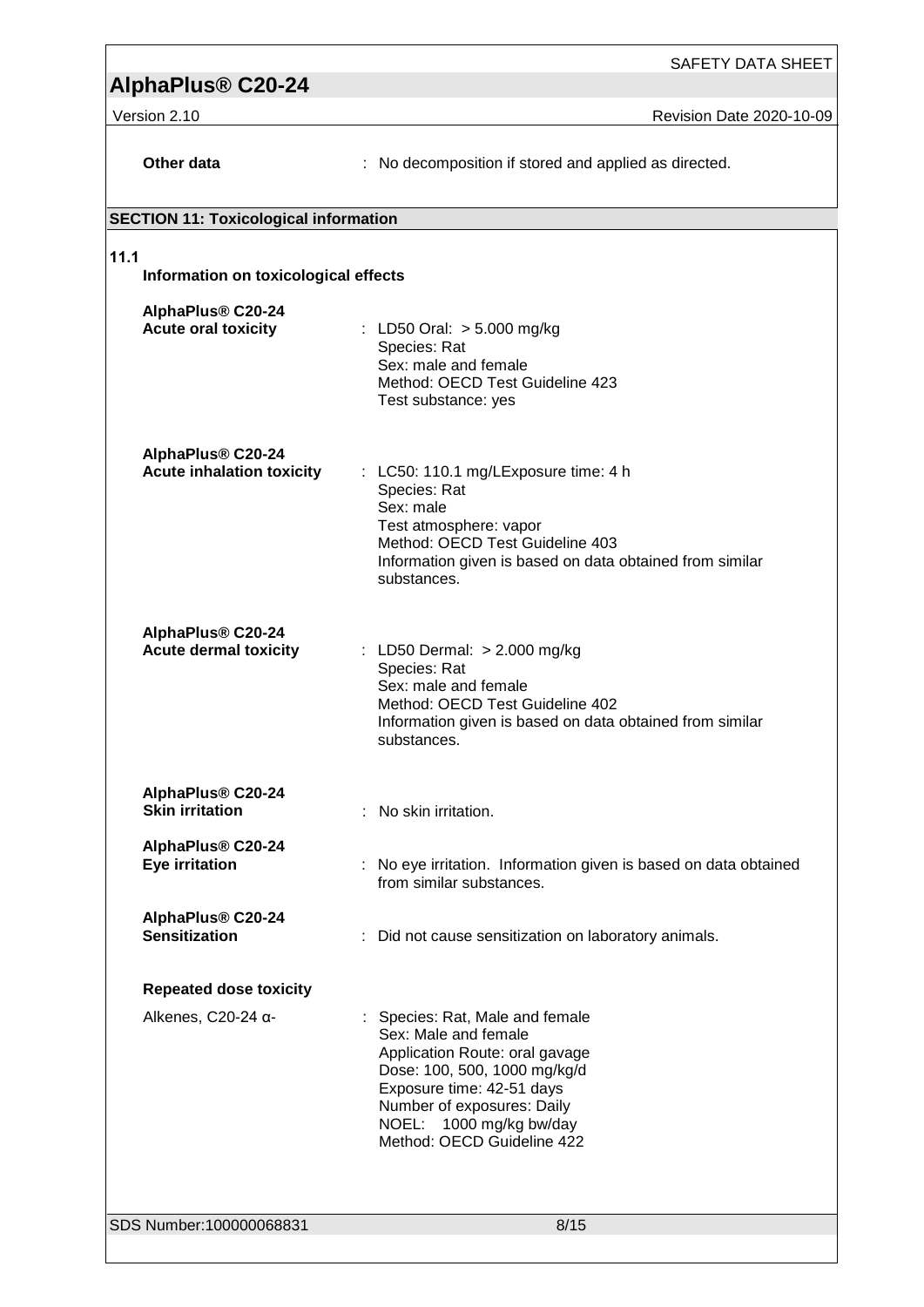| AlphaPlus <sup>®</sup> C20-24 | SAFETY DATA SHEET                                                                                                                                                                                                                          |
|-------------------------------|--------------------------------------------------------------------------------------------------------------------------------------------------------------------------------------------------------------------------------------------|
| Version 2.10                  | Revision Date 2020-10-09                                                                                                                                                                                                                   |
|                               | Species: Rat, Male and female<br>Sex: Male and female<br>Application Route: oral gavage<br>Dose: 100, 500, 1000 mg/kg/d<br>Exposure time: 13 weeks<br>Number of exposures: 7 d/wk<br>NOEL: 1000 mg/kg bw/day<br>Method: OCED Guideline 408 |
|                               | Species: Rat, Male and female<br>Sex: Male and female<br>Application Route: Inhalation<br>Dose: 300, 1000, 3000 ppm<br>Exposure time: 13 weeks<br>Number of exposures: 5 d/wk, 6 hrs/d<br>NOEL: 3000 ppm<br>Method: OECD Guideline 413     |
| <b>Genotoxicity in vitro</b>  |                                                                                                                                                                                                                                            |
| Alkenes, $C20-24$ $\alpha$ -  | Test Type: Ames test<br>Metabolic activation: with and without metabolic activation<br>Result: negative                                                                                                                                    |
|                               | Test Type: Ames test<br>Metabolic activation: with and without metabolic activation<br>Result: negative                                                                                                                                    |
|                               | Test Type: Mammalian cell gene mutation assay<br>Metabolic activation: with and without metabolic activation<br>Method: OECD Guideline 476<br>Result: negative                                                                             |
|                               | Test Type: Chromosome aberration test in vitro<br>Result: negative                                                                                                                                                                         |
| <b>Genotoxicity in vivo</b>   |                                                                                                                                                                                                                                            |
| Alkenes, C20-24 α-            | Test Type: Mouse micronucleus assay<br>Species: Mouse<br>Exposure time: 500, 1,000, 2,000 mg/kg<br>Method: Mutagenicity (micronucleus test)<br>Result: negative                                                                            |
|                               | Test Type: Mouse micronucleus assay<br>Species: Mouse<br>Exposure time: 1,000, 10,000, 25,000 ppm<br>Method: Mutagenicity (micronucleus test)<br>Result: negative                                                                          |
| <b>Reproductive toxicity</b>  |                                                                                                                                                                                                                                            |
| Alkenes, C20-24 $\alpha$ -    | : Species: Rat<br>Sex: male and female<br>Application Route: oral gavage<br>Dose: 100, 500, 1000 mg/kg/day<br>Number of exposures: Daily<br>Test period: 41-55 days                                                                        |
| SDS Number:100000068831       | 9/15                                                                                                                                                                                                                                       |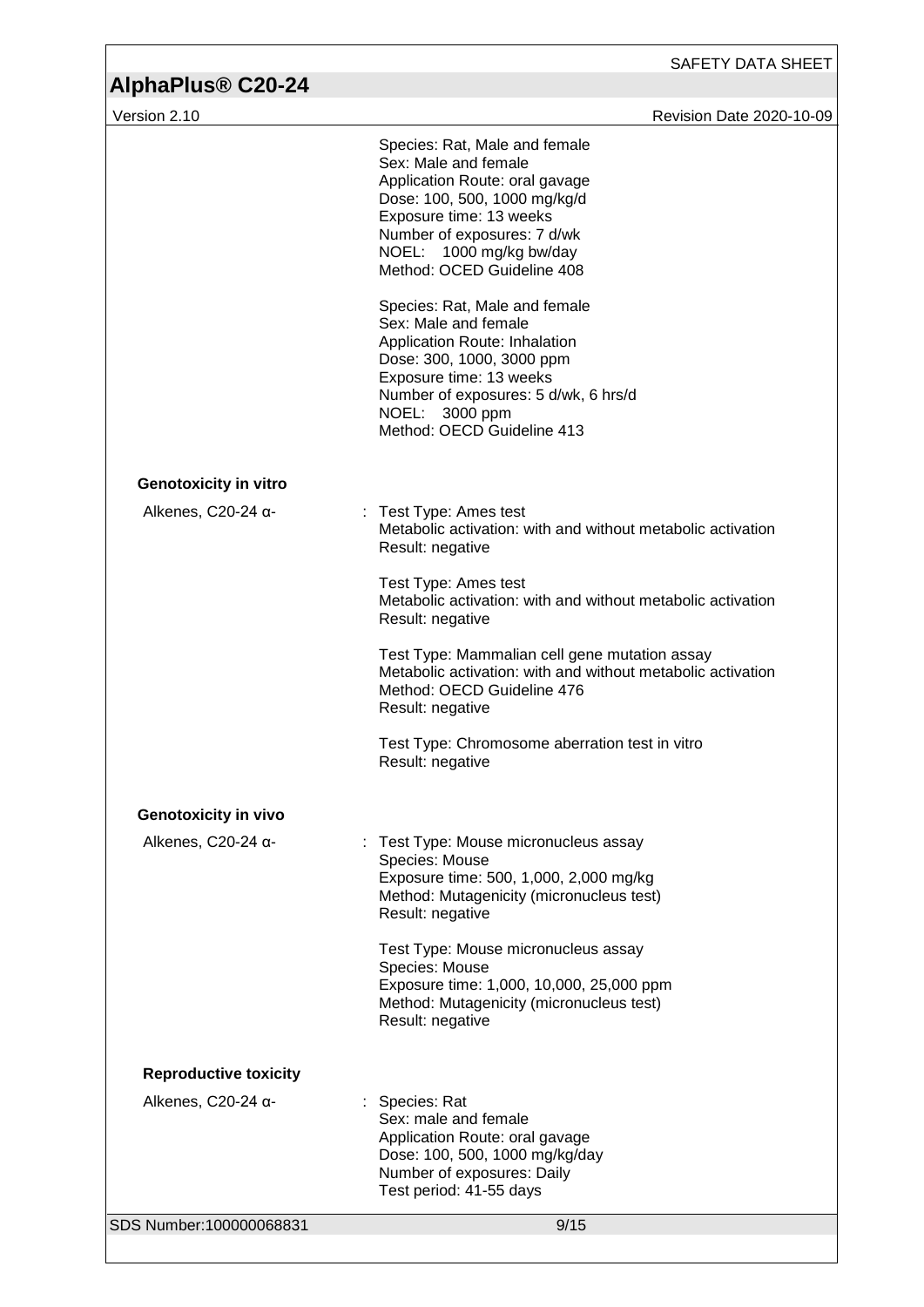| <b>AlphaPlus® C20-24</b>                                      | SAFETY DATA SHEET                                                                                                                                                                                                                                               |  |  |
|---------------------------------------------------------------|-----------------------------------------------------------------------------------------------------------------------------------------------------------------------------------------------------------------------------------------------------------------|--|--|
| Version 2.10                                                  | <b>Revision Date 2020-10-09</b>                                                                                                                                                                                                                                 |  |  |
|                                                               | Method: OECD Guideline 422<br>NOAEL Parent: 1000 mg/kg bw/day<br>NOAEL F1: 1000 mg/kg bw/day                                                                                                                                                                    |  |  |
|                                                               | Species: Rat<br>Sex: male and female<br>Application Route: oral gavage<br>Dose: 100, 500, 1000 mg/kg/d<br>Number of exposures: Daily<br>Test period: 42-51 days<br>Method: OECD Guideline 421<br>NOAEL Parent: 1000 mg/kg bw/day<br>NOAEL F1: 1000 mg/kg bw/day |  |  |
| AlphaPlus® C20-24<br><b>Aspiration toxicity</b>               | May be fatal if swallowed and enters airways.                                                                                                                                                                                                                   |  |  |
| <b>CMR</b> effects                                            |                                                                                                                                                                                                                                                                 |  |  |
| Alkenes, $C20-24$ $\alpha$ -                                  | Carcinogenicity: Not available<br>Mutagenicity: Did not show mutagenic effects in animal<br>experiments.<br>Teratogenicity: Did not show teratogenic effects in animal<br>experiments.<br>Reproductive toxicity: No toxicity to reproduction                    |  |  |
| AlphaPlus® C20-24<br><b>Further information</b>               | $\therefore$ No data available.                                                                                                                                                                                                                                 |  |  |
| <b>SECTION 12: Ecological information</b>                     |                                                                                                                                                                                                                                                                 |  |  |
|                                                               |                                                                                                                                                                                                                                                                 |  |  |
| 12.1<br><b>Toxicity</b>                                       |                                                                                                                                                                                                                                                                 |  |  |
| <b>Ecotoxicity effects</b>                                    |                                                                                                                                                                                                                                                                 |  |  |
| <b>Toxicity to fish</b>                                       | : LL50: $> 1,000$ mg/l<br>Exposure time: 96 h<br>Species: Oncorhynchus mykiss (rainbow trout)<br>semi-static test Method: OECD Test Guideline 203<br>The product has low solubility in the test medium. An aqueous<br>dispersion was tested.                    |  |  |
| <b>Toxicity to daphnia and</b><br>other aquatic invertebrates | : EL50: 1,000 mg/l<br>Exposure time: 48 h<br>Species: Daphnia magna (Water flea)<br>static test Method: OECD Test Guideline 202                                                                                                                                 |  |  |
| <b>Toxicity to algae</b>                                      | : EL50: $> 1,000$ mg/l<br>Exposure time: 72 h<br>Species: Selenastrum capricornutum (algae)<br>static test Method: OECD Test Guideline 201<br>The product has low solubility in the test medium. An aqueous<br>dispersion was tested.                           |  |  |
| SDS Number:100000068831                                       | 10/15                                                                                                                                                                                                                                                           |  |  |
|                                                               |                                                                                                                                                                                                                                                                 |  |  |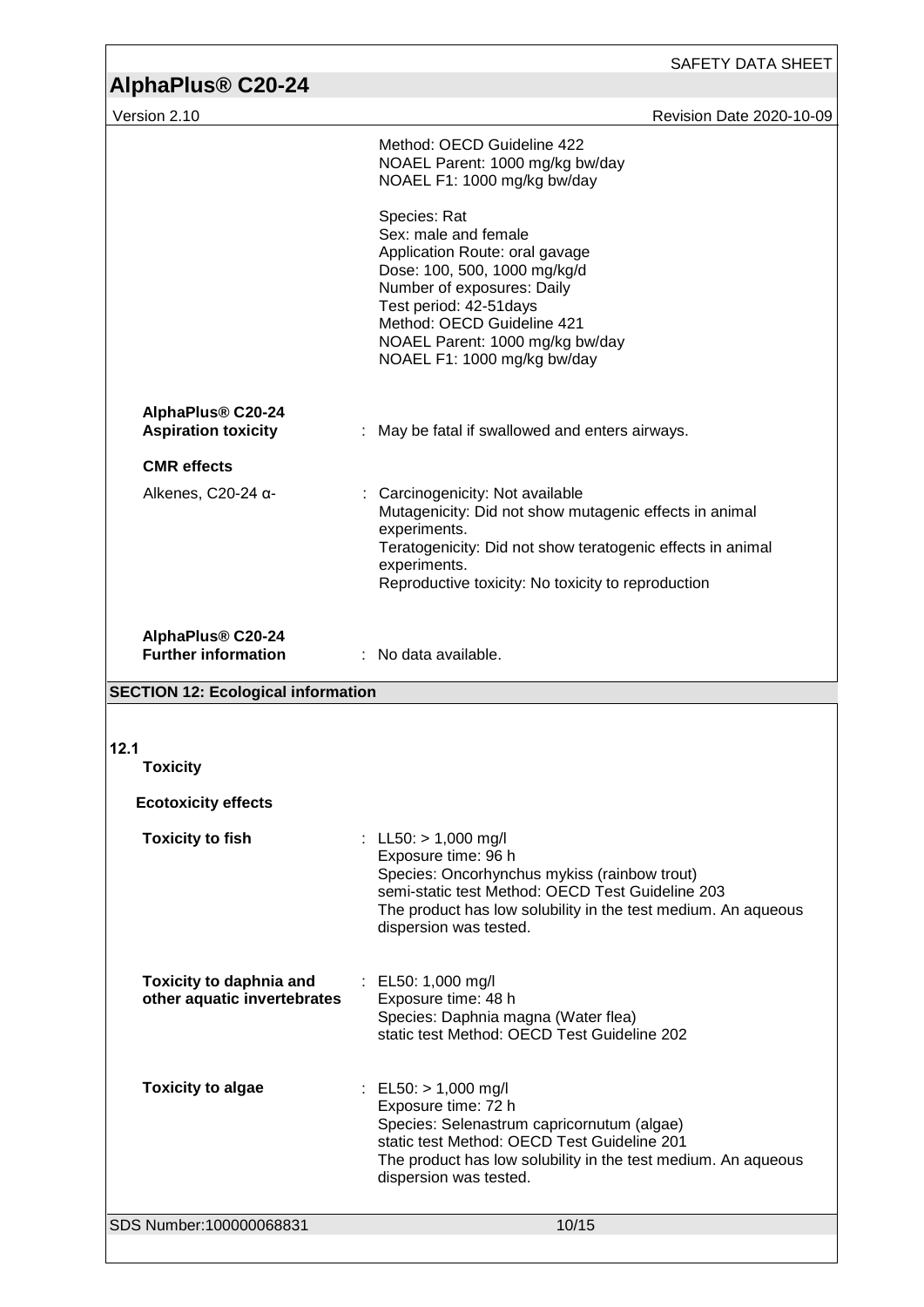# **AlphaPlus® C20-24**

SAFETY DATA SHEET

Version 2.10 **Version 2.10** Revision Date 2020-10-09

| 12.2 | <b>Persistence and degradability</b>                                                                                                                                              |                                                                                                                                                                                                                                                                                                                                                                                                                              |
|------|-----------------------------------------------------------------------------------------------------------------------------------------------------------------------------------|------------------------------------------------------------------------------------------------------------------------------------------------------------------------------------------------------------------------------------------------------------------------------------------------------------------------------------------------------------------------------------------------------------------------------|
|      | Biodegradability                                                                                                                                                                  | : This material is expected to be readily biodegradable.<br>Information given is based on data obtained from similar<br>substances.                                                                                                                                                                                                                                                                                          |
| 12.3 | <b>Bioaccumulative potential</b><br>Elimination information (persistence and degradability)                                                                                       |                                                                                                                                                                                                                                                                                                                                                                                                                              |
|      | Bioaccumulation                                                                                                                                                                   | : This material is not expected to bioaccumulate.                                                                                                                                                                                                                                                                                                                                                                            |
| 12.4 | <b>Mobility in soil</b>                                                                                                                                                           |                                                                                                                                                                                                                                                                                                                                                                                                                              |
|      | Mobility                                                                                                                                                                          | $:$ No data available                                                                                                                                                                                                                                                                                                                                                                                                        |
| 12.5 | <b>Results of PBT and vPvB assessment</b><br>Results of PBT assessment                                                                                                            | : This substance/mixture contains no components considered<br>to be either persistent, bioaccumulative and toxic (PBT), or<br>very persistent and very bioaccumulative (vPvB) at levels of<br>0.1% or higher.<br>This substance/mixture contains no components considered<br>to be either persistent, bioaccumulative and toxic (PBT), or<br>very persistent and very bioaccumulative (vPvB) at levels of<br>0.1% or higher. |
| 12.6 | Other adverse effects<br>Additional ecological<br>information<br><b>Ecotoxicology Assessment</b><br>Short-term (acute) aquatic<br>hazard<br>Long-term (chronic) aquatic<br>hazard | : No data available<br>: This material is not expected to be harmful to aquatic<br>organisms.<br>: This material is not expected to be harmful to aquatic<br>organisms.                                                                                                                                                                                                                                                      |
|      |                                                                                                                                                                                   |                                                                                                                                                                                                                                                                                                                                                                                                                              |

### **SECTION 13: Disposal considerations**

#### **13.1**

#### **Waste treatment methods**

The information in this SDS pertains only to the product as shipped.

Use material for its intended purpose or recycle if possible. This material, if it must be discarded, may meet the criteria of a hazardous waste as defined by US EPA under RCRA (40 CFR 261) or other State and local regulations. Measurement of certain physical properties and analysis for regulated components may be necessary to make a correct determination. If this material is classified as a hazardous waste, federal law requires disposal at a licensed hazardous waste disposal facility.

Product : Do not dispose of waste into sewer. Do not contaminate ponds, waterways or ditches with chemical or used container. Send to a licensed waste management company.

SDS Number:100000068831 11/15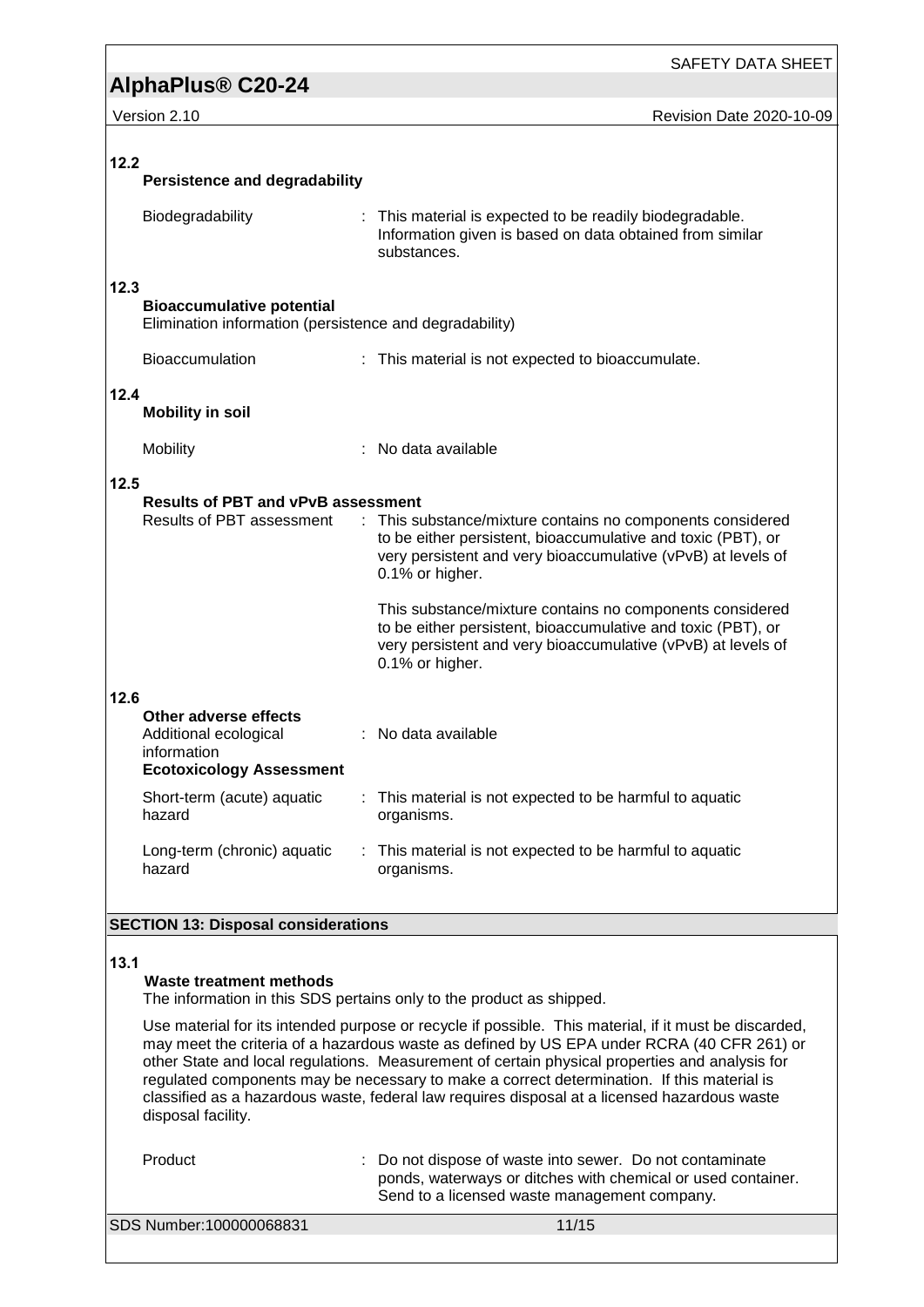## **AlphaPlus® C20-24**

Version 2.10 Revision Date 2020-10-09

Contaminated packaging : Empty remaining contents. Dispose of as unused product. Do not re-use empty containers.

A quantitative risk assessment is not required for the environment. A quantitative risk assessment is not required for human health.

#### **SECTION 14: Transport information**

#### **14.1 - 14.7**

#### **Transport information**

**The shipping descriptions shown here are for bulk shipments only, and may not apply to shipments in non-bulk packages (see regulatory definition).**

Consult the appropriate domestic or international mode-specific and quantity-specific Dangerous Goods Regulations for additional shipping description requirements (e.g., technical name or names, etc.) Therefore, the information shown here, may not always agree with the bill of lading shipping description for the material. Flashpoints for the material may vary slightly between the SDS and the bill of lading.

#### **US DOT (UNITED STATES DEPARTMENT OF TRANSPORTATION)**

NOT REGULATED AS A HAZARDOUS MATERIAL OR DANGEROUS GOODS FOR TRANSPORTATION BY THIS AGENCY.

When shipment is offered for transport at or above 100°C it is regulated as:

UN3257, ELEVATED TEMPERATURE LIQUID, N.O.S., (ALPHA OLEFIN FRACTION, C20-24) , 9, III

#### **IMO / IMDG (INTERNATIONAL MARITIME DANGEROUS GOODS)**

NOT REGULATED AS A HAZARDOUS MATERIAL OR DANGEROUS GOODS FOR TRANSPORTATION BY THIS AGENCY.

When shipment is offered for transport at or above 100<sup>o</sup>C it is regulated as:

UN3257, ELEVATED TEMPERATURE LIQUID, N.O.S., (ALPHA OLEFIN FRACTION, C20-24) , 9, III (183°C)

#### **IATA (INTERNATIONAL AIR TRANSPORT ASSOCIATION)**

NOT REGULATED AS A HAZARDOUS MATERIAL OR DANGEROUS GOODS FOR TRANSPORTATION BY THIS AGENCY.

When shipment is offered for transport at or above 100°C it is regulated as:

UN3257, 9: NOT PERMITTED FOR TRANSPORT

#### **ADR (AGREEMENT ON DANGEROUS GOODS BY ROAD (EUROPE))**

NOT REGULATED AS A HAZARDOUS MATERIAL OR DANGEROUS GOODS FOR TRANSPORTATION BY THIS AGENCY.

When shipment is offered for transport at or above 100<sup>o</sup>C it is regulated as:

UN3257, ELEVATED TEMPERATURE LIQUID, N.O.S., (ALPHA OLEFIN FRACTION, C20-24) , 9, III , (D)

SDS Number:100000068831 12/15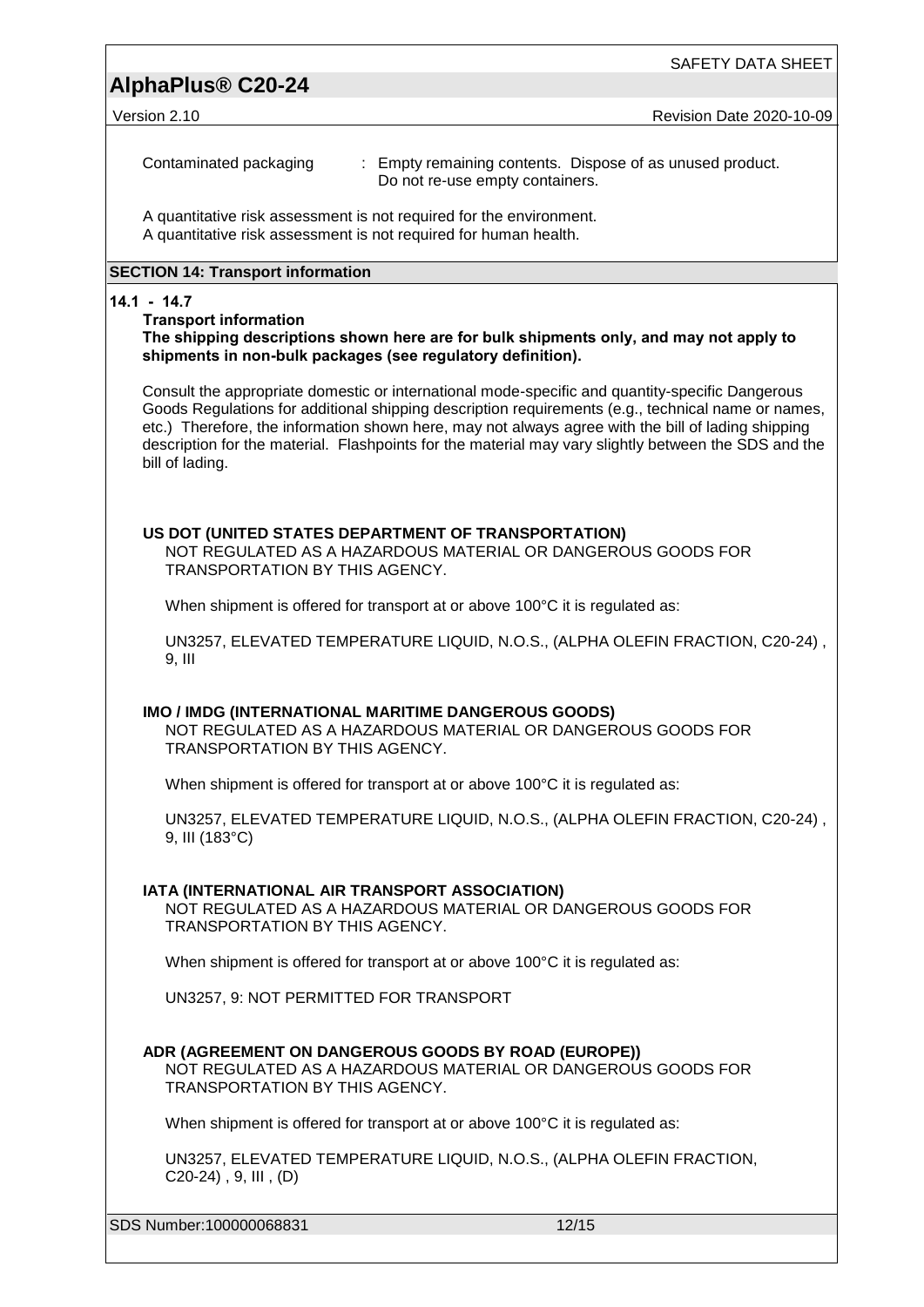# **AlphaPlus® C20-24**

Version 2.10 Revision Date 2020-10-09

#### **RID (REGULATIONS CONCERNING THE INTERNATIONAL TRANSPORT OF DANGEROUS GOODS (EUROPE))**

NOT REGULATED AS A HAZARDOUS MATERIAL OR DANGEROUS GOODS FOR TRANSPORTATION BY THIS AGENCY.

When shipment is offered for transport at or above 100°C it is regulated as:

UN3257, ELEVATED TEMPERATURE LIQUID, N.O.S., (ALPHA OLEFIN FRACTION, C20-24) , 9, III

#### **ADN (EUROPEAN AGREEMENT CONCERNING THE INTERNATIONAL CARRIAGE OF DANGEROUS GOODS BY INLAND WATERWAYS)**

NOT REGULATED AS A HAZARDOUS MATERIAL OR DANGEROUS GOODS FOR TRANSPORTATION BY THIS AGENCY.

When shipment is offered for transport at or above 100°C it is regulated as:

UN3257, ELEVATED TEMPERATURE LIQUID, N.O.S., (ALPHA OLEFIN FRACTION, C20-24) , 9, III

#### **Transport in bulk according to Annex II of MARPOL 73/78 and the IBC Code**

#### **SECTION 15: Regulatory information**

#### **15.1**

#### **Safety, health and environmental regulations/legislation specific for the substance or mixture National legislation**

Commission Regulation (EU) 2015/830 of 28 May 2015 amending Regulation (EC) No 1907/2006 of the European Parliament and of the Council on the Registration, Evaluation, Authorisation and Restriction of Chemicals (REACH)

**Water contaminating class**  : WGK 1 slightly water endangering **(Germany)**

### **15.2**

| 1 J.Z<br><b>Chemical Safety Assessment</b>                                           |                                        |                                                                                                                                                                  |           |  |  |  |  |  |  |
|--------------------------------------------------------------------------------------|----------------------------------------|------------------------------------------------------------------------------------------------------------------------------------------------------------------|-----------|--|--|--|--|--|--|
| <b>Components</b>                                                                    |                                        | : Alkenes, C20-24 α- A Chemical Safety Assessment<br>has been carried out for this<br>substance.                                                                 | 300-202-1 |  |  |  |  |  |  |
| <b>Major Accident Hazard</b><br>Legislation                                          | : ZEU SEVES3 Update:<br>Not applicable |                                                                                                                                                                  |           |  |  |  |  |  |  |
| <b>Notification status</b><br>Europe REACH<br>United States of America (USA)<br>TSCA | ÷                                      | This product is in full compliance according to REACH<br>regulation 1907/2006/EC.<br>On or in compliance with the active portion of the<br><b>TSCA inventory</b> |           |  |  |  |  |  |  |
| SDS Number:100000068831                                                              |                                        | 13/15                                                                                                                                                            |           |  |  |  |  |  |  |
|                                                                                      |                                        |                                                                                                                                                                  |           |  |  |  |  |  |  |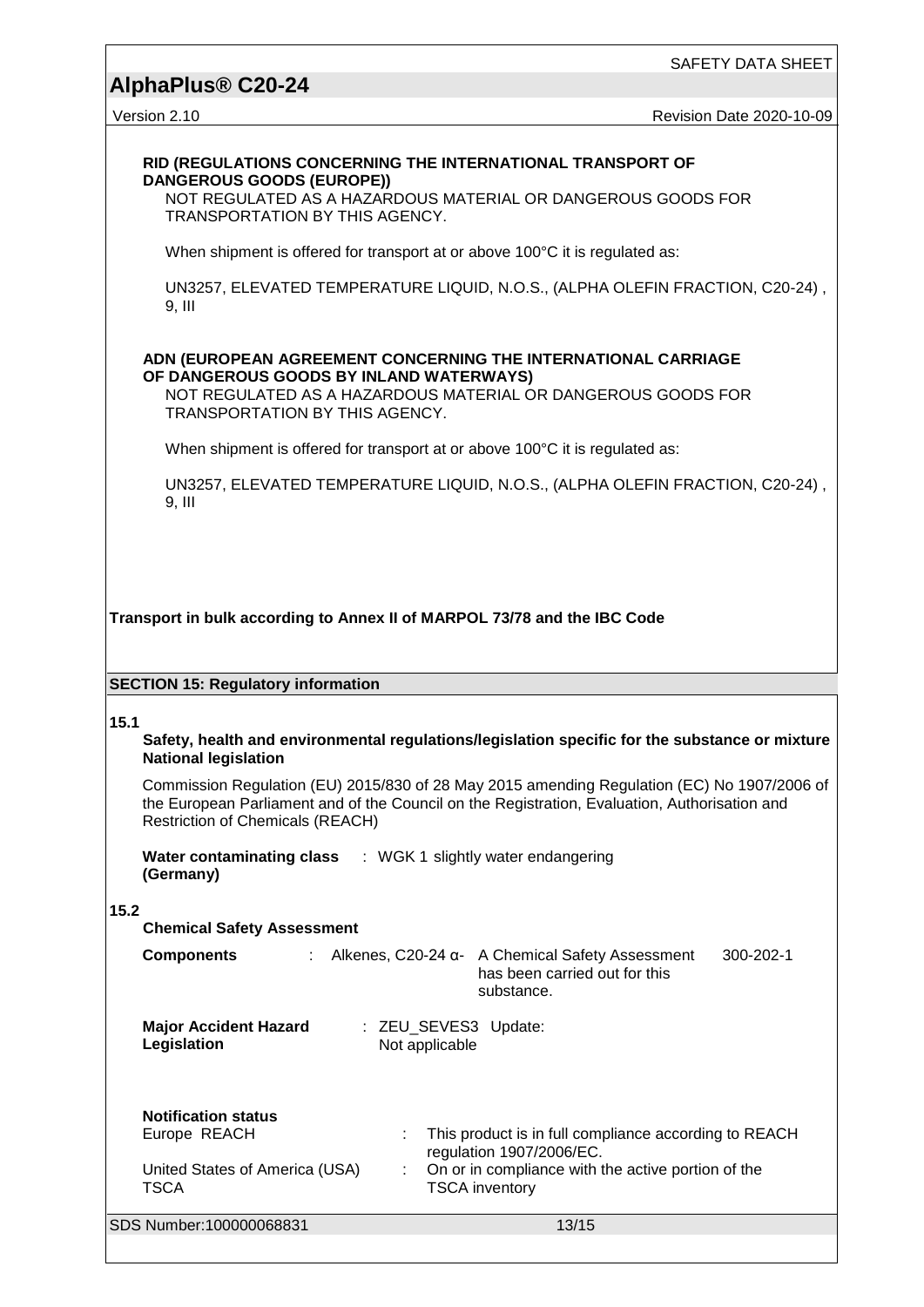| AlphaPlus <sup>®</sup> C20-24                     |                                                                  |                                                              |                                                                      |                                                                                                                                                                                                                                                                                                                                                                                                                                                                                                             |
|---------------------------------------------------|------------------------------------------------------------------|--------------------------------------------------------------|----------------------------------------------------------------------|-------------------------------------------------------------------------------------------------------------------------------------------------------------------------------------------------------------------------------------------------------------------------------------------------------------------------------------------------------------------------------------------------------------------------------------------------------------------------------------------------------------|
|                                                   |                                                                  |                                                              |                                                                      |                                                                                                                                                                                                                                                                                                                                                                                                                                                                                                             |
| Version 2.10                                      |                                                                  |                                                              |                                                                      | <b>Revision Date 2020-10-09</b>                                                                                                                                                                                                                                                                                                                                                                                                                                                                             |
| Canada DSL<br>Australia AICS<br>New Zealand NZIoC |                                                                  |                                                              |                                                                      | On the inventory, or in compliance with the inventory<br>On the inventory, or in compliance with the inventory<br>This substance may be used as a component in a<br>product covered by a group standard but it is not<br>approved for use as a chemical in its own right                                                                                                                                                                                                                                    |
| Japan ENCS<br>Korea KECI                          |                                                                  |                                                              | themselves notified the substance.                                   | On the inventory, or in compliance with the inventory<br>A substance(s) in this product was not registered,<br>notified to be registered, or exempted from registration<br>by CPChem according to K-REACH regulations.<br>Importation or manufacture of this product is still<br>permitted provided the Korean Importer of Record has                                                                                                                                                                       |
| Philippines PICCS                                 |                                                                  |                                                              |                                                                      | On the inventory, or in compliance with the inventory                                                                                                                                                                                                                                                                                                                                                                                                                                                       |
| China IECSC                                       |                                                                  |                                                              |                                                                      | On the inventory, or in compliance with the inventory                                                                                                                                                                                                                                                                                                                                                                                                                                                       |
| Taiwan TCSI                                       |                                                                  |                                                              |                                                                      | On the inventory, or in compliance with the inventory                                                                                                                                                                                                                                                                                                                                                                                                                                                       |
|                                                   |                                                                  |                                                              |                                                                      |                                                                                                                                                                                                                                                                                                                                                                                                                                                                                                             |
| <b>SECTION 16: Other information</b>              |                                                                  |                                                              |                                                                      |                                                                                                                                                                                                                                                                                                                                                                                                                                                                                                             |
| <b>NFPA Classification</b>                        |                                                                  | : Health Hazard: 0<br>Fire Hazard: 1<br>Reactivity Hazard: 0 |                                                                      | 1                                                                                                                                                                                                                                                                                                                                                                                                                                                                                                           |
| <b>Further information</b><br>Legacy SDS Number   |                                                                  | PE0025                                                       |                                                                      |                                                                                                                                                                                                                                                                                                                                                                                                                                                                                                             |
|                                                   |                                                                  |                                                              |                                                                      | Significant changes since the last version are highlighted in the margin. This version replaces all                                                                                                                                                                                                                                                                                                                                                                                                         |
|                                                   |                                                                  |                                                              |                                                                      |                                                                                                                                                                                                                                                                                                                                                                                                                                                                                                             |
| previous versions.                                |                                                                  |                                                              |                                                                      |                                                                                                                                                                                                                                                                                                                                                                                                                                                                                                             |
|                                                   |                                                                  |                                                              | The information in this SDS pertains only to the product as shipped. |                                                                                                                                                                                                                                                                                                                                                                                                                                                                                                             |
|                                                   | other materials or in any process, unless specified in the text. |                                                              |                                                                      | The information provided in this Safety Data Sheet is correct to the best of our knowledge,<br>information and belief at the date of its publication. The information given is designed only as a<br>guidance for safe handling, use, processing, storage, transportation, disposal and release and is<br>not to be considered a warranty or quality specification. The information relates only to the<br>specific material designated and may not be valid for such material used in combination with any |
|                                                   |                                                                  |                                                              |                                                                      |                                                                                                                                                                                                                                                                                                                                                                                                                                                                                                             |
| <b>ACGIH</b>                                      | American Conference of                                           |                                                              | LD50                                                                 | Key or legend to abbreviations and acronyms used in the safety data sheet<br>Lethal Dose 50%                                                                                                                                                                                                                                                                                                                                                                                                                |
|                                                   | Government Industrial Hygienists                                 |                                                              |                                                                      |                                                                                                                                                                                                                                                                                                                                                                                                                                                                                                             |
| <b>AICS</b>                                       | Australia, Inventory of Chemical                                 |                                                              | <b>LOAEL</b>                                                         | Lowest Observed Adverse Effect                                                                                                                                                                                                                                                                                                                                                                                                                                                                              |
| <b>DSL</b>                                        | Substances<br>Canada, Domestic Substances                        |                                                              | <b>NFPA</b>                                                          | Level<br>National Fire Protection Agency                                                                                                                                                                                                                                                                                                                                                                                                                                                                    |
|                                                   | List                                                             |                                                              |                                                                      |                                                                                                                                                                                                                                                                                                                                                                                                                                                                                                             |
| <b>NDSL</b>                                       | Canada, Non-Domestic                                             |                                                              | <b>NIOSH</b>                                                         | National Institute for Occupational                                                                                                                                                                                                                                                                                                                                                                                                                                                                         |
| <b>CNS</b>                                        | Substances List<br>Central Nervous System                        |                                                              | <b>NTP</b>                                                           | Safety & Health<br>National Toxicology Program                                                                                                                                                                                                                                                                                                                                                                                                                                                              |
| CAS                                               | <b>Chemical Abstract Service</b>                                 |                                                              | <b>NZIoC</b>                                                         | New Zealand Inventory of                                                                                                                                                                                                                                                                                                                                                                                                                                                                                    |
| <b>EC50</b>                                       | <b>Effective Concentration</b>                                   |                                                              | <b>NOAEL</b>                                                         | Chemicals<br>No Observable Adverse Effect                                                                                                                                                                                                                                                                                                                                                                                                                                                                   |